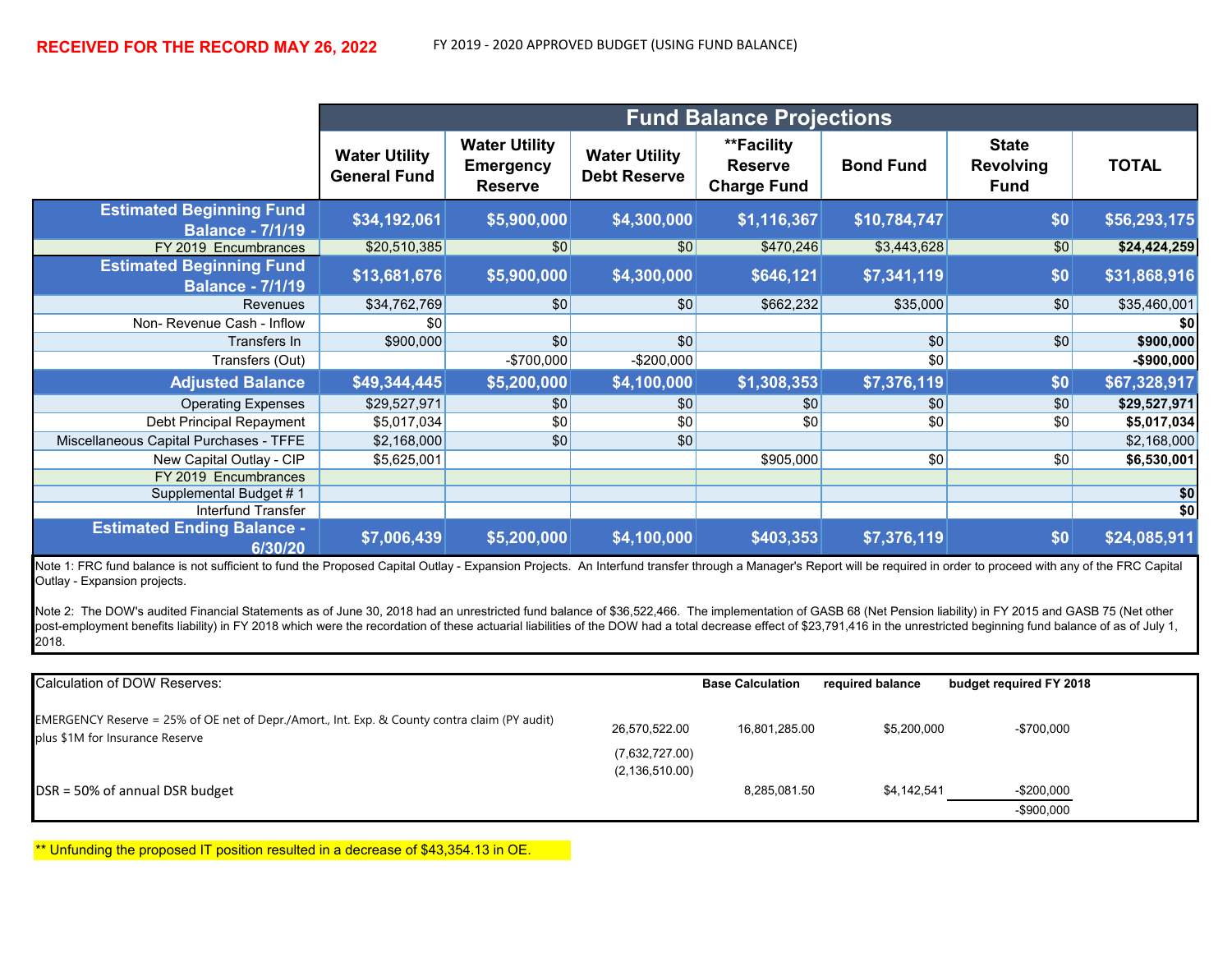## FY 2020 - 2021 BUDGET (RECONSTRCUTED USING FUND BALANCE)

|                                                                                                                                                                                                                | <b>Fund Balance Projections</b>             |                                                                                                                   |                                                    |                  |                                                 |                 |
|----------------------------------------------------------------------------------------------------------------------------------------------------------------------------------------------------------------|---------------------------------------------|-------------------------------------------------------------------------------------------------------------------|----------------------------------------------------|------------------|-------------------------------------------------|-----------------|
|                                                                                                                                                                                                                | <b>Water Utility</b><br><b>General Fund</b> | <b>WURF</b><br>(30% of<br><b>Previous</b><br><b>Years' Last</b><br><b>Audited</b><br><b>Operating</b><br>Revenue) | **Facility<br><b>Reserve</b><br><b>Charge Fund</b> | <b>Bond Fund</b> | <b>State</b><br><b>Revolving</b><br><b>Fund</b> | <b>TOTAL</b>    |
| Fund Balance 6/30/20                                                                                                                                                                                           | \$23,087,027                                | \$9,300,000                                                                                                       | \$2,050,166                                        | \$9,928,026      | \$0                                             | \$44,365,219    |
| Encumbrances - PO & Contracts (-)                                                                                                                                                                              | \$16,494,674                                |                                                                                                                   | \$709,103                                          | \$3,733,219      | \$0                                             | \$20,936,995    |
| Current Liabilities, excluding Debt (-)                                                                                                                                                                        | \$0                                         |                                                                                                                   |                                                    |                  |                                                 | \$0             |
| <b>Estimated Available Resources for Budget</b><br><b>Appropriation - 7/1/20</b>                                                                                                                               | \$6,592,353                                 | \$9,300,000                                                                                                       | \$1,291,280                                        | \$6,194,807      | \$0                                             | \$23,378,441    |
| <b>Revenues</b>                                                                                                                                                                                                | \$31,563,000                                |                                                                                                                   | \$640,291                                          | \$35,000         | \$0                                             | \$32,238,291    |
| Non-Revenue Cash - Inflow                                                                                                                                                                                      | \$0                                         |                                                                                                                   |                                                    |                  | \$0                                             | \$0             |
| Transfers In                                                                                                                                                                                                   | \$0                                         |                                                                                                                   |                                                    | $\overline{30}$  | \$0                                             | \$0             |
| Transfers (Out)                                                                                                                                                                                                | \$0                                         |                                                                                                                   |                                                    | $\overline{30}$  |                                                 | $\overline{50}$ |
| <b>Adjusted Balance</b>                                                                                                                                                                                        | \$38,155,353                                | \$9,300,000                                                                                                       | \$1,931,571                                        | \$6,229,807      | \$0                                             | \$55,616,732    |
| <b>Operating Expenses</b>                                                                                                                                                                                      | \$27,808,367                                |                                                                                                                   | \$0                                                | \$0              | \$0                                             | \$27,808,367    |
| Short Term Debt - Principal Repayment                                                                                                                                                                          | \$5,160,541                                 |                                                                                                                   | \$0                                                |                  |                                                 | \$5,160,541     |
| Miscellaneous Capital Purchases - TFFE                                                                                                                                                                         | \$1,280,502                                 |                                                                                                                   |                                                    |                  |                                                 | \$1,280,502     |
| New Capital Outlay - CIP                                                                                                                                                                                       | \$20,251,962                                |                                                                                                                   | \$675,000                                          | \$6,000,000      | \$0                                             | \$26,926,962    |
| Supplemental Budget #1                                                                                                                                                                                         |                                             |                                                                                                                   |                                                    |                  |                                                 | \$0             |
| Interfund Transfer                                                                                                                                                                                             |                                             |                                                                                                                   |                                                    |                  |                                                 | \$0             |
| <b>Estimated Ending Balance - 6/30/21</b>                                                                                                                                                                      | $-$16,346,018$                              | \$9,300,000                                                                                                       | \$1,256,571                                        | \$229,807        | \$0                                             | $-$5,559,640$   |
| Note 1: FRC fund balance is not sufficient to fund the Proposed Capital Outlay - Expansion Projects. An Interfund transfer through a Manager's Report will be required in order to proceed with any of the FRC |                                             |                                                                                                                   |                                                    |                  |                                                 |                 |

| Calculation of DOW Reserves:                                                           | <b>Base Calculation</b> | required balance | budget required FY 2018    |
|----------------------------------------------------------------------------------------|-------------------------|------------------|----------------------------|
| EMERGENCY Reserve = 25% of OE net of Depr./Amort., Int. Exp. & County contra claim (PY | 16,801,285.00           | \$5,200,000      | \$5,200,000                |
| DSR = 50% of annual DSR budget                                                         | 8,285,081.50            | \$4,142,541      | \$4,100,000<br>\$9,300,000 |